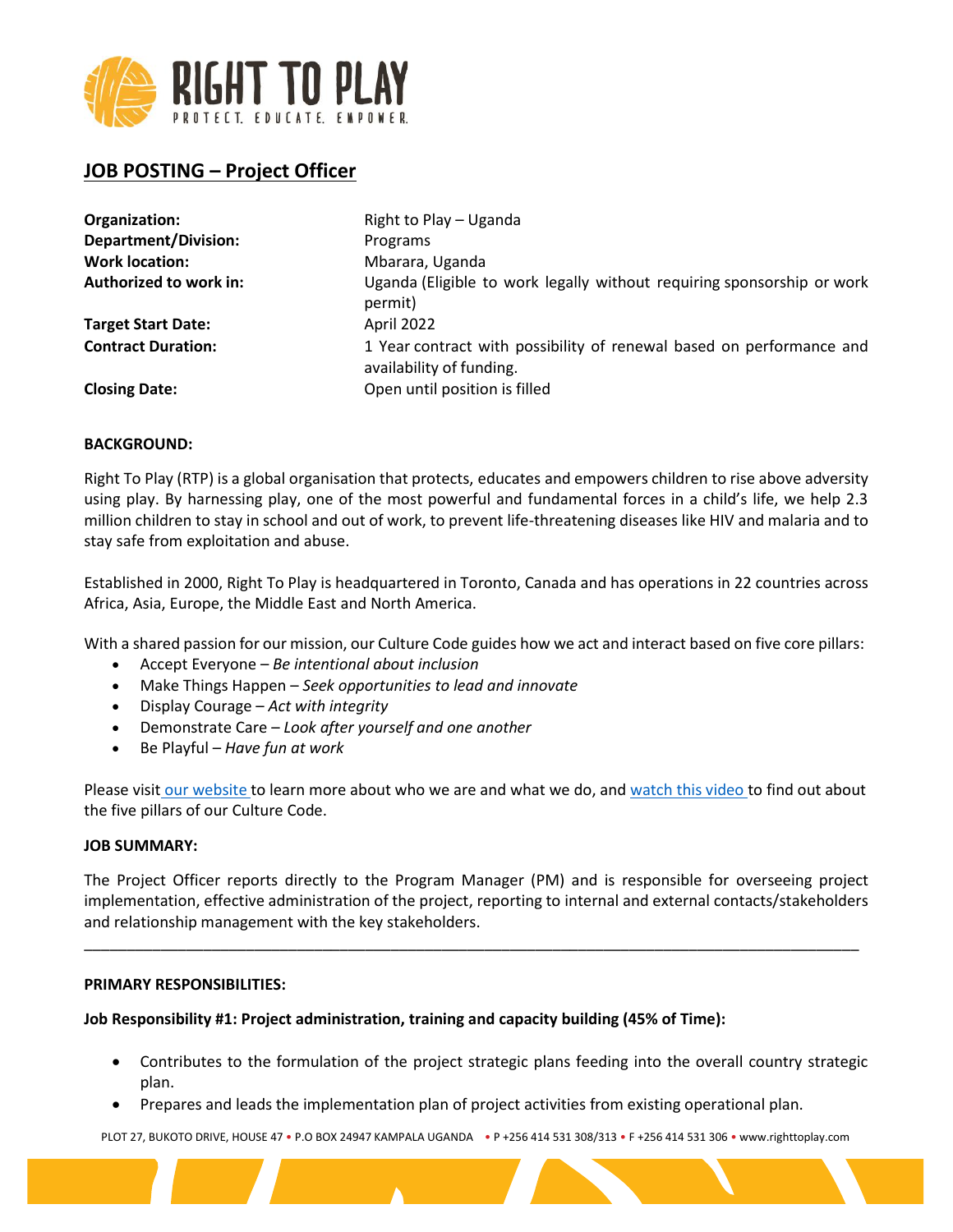

- Guides Field Facilitators on executing the activities in each project location.
- Ensures that activities are compliant with RTP methodology and standards.
- Oversees community events such as Play Days to promote topics/issues related to their needs.
- Develops and strengthens understanding of our project management cycle with project staff and partners.
- Compiles reports received from the Field Facilitators and submits monthly activity reports to PM.
- Completes monthly budget projections and tracks expenditures.
- Participates in the planning of budget and tracks activity expenses occurred against cash projections.
- Procures project equipment (in coordination with Logistics Officer/Assistant where applicable), within authorization levels set in the In-Field Authorization Levels policy.
- Coordinates facility upgrades based on the needs of the project site.
- Arranges for storage and delivery of sport equipment to participating schools.
- Coordinates with other NGOs/CBOs to ensure participation in partner events. · Monitors security situation in project location and reports to the PM.
- Follows up on logistics issues at project location and ensure assets, including project vehicles are maintained.
- In the absence of a Training Officer, performs training related functions including: 45%
- Development of annual training plan to enhance staff skills and builds their capacities in line with the RTP country plan.
- Conducting training sessions in child protection, gender, human rights and other related subjects.

**\_\_\_\_\_\_\_\_\_\_\_\_\_\_\_\_\_\_\_\_\_\_\_\_\_\_\_\_\_\_\_\_\_\_\_\_\_\_\_\_\_\_\_\_\_\_\_\_\_\_\_\_\_\_\_\_\_\_\_\_\_\_\_\_\_\_\_\_\_\_\_\_\_\_\_\_\_\_\_\_\_\_\_\_\_\_\_\_\_\_**

- Training Field Facilitators and Coach Trainers in RTP resources and supporting the certification process of Coaches and Coach Trainers.
- Works with Field Facilitators and Coach Trainers to evaluate training workshops and develops evaluation reports.
- Maintains records of the training database as well as the training library for the benefit and use of the team.

# **Job Responsibility #2: Team Management (20% of Time):**

- Conducts performance appraisals for all direct reports and provides regular feedback on performance. · Oversees performance of any contract staff such as security guards where applicable.
- Ensures staff understands and complies with policies of RTP.
- Assesses training needs of all direct reports with input from project staff, partners and stakeholders.
- Oversees training of coaches delivered by Field Facilitators and observes coaches' performance for certification.

\_\_\_\_\_\_\_\_\_\_\_\_\_\_\_\_\_\_\_\_\_\_\_\_\_\_\_\_\_\_\_\_\_\_\_\_\_\_\_\_\_\_\_\_\_\_\_\_\_\_\_\_\_\_\_\_\_\_\_\_\_\_\_\_\_\_\_\_\_\_\_\_\_\_\_\_\_\_\_\_\_\_\_\_\_\_\_\_\_\_\_

• Follows existing systems to reasonably safeguard the overall health, welfare and security of the project staff.

# **Job Responsibility #3: Networking, representation and partnership building (15% of Time):**

- Shares activity plans with local NGOs, CBOs (community-based organizations) and looks for synergies and opportunities to work together.
- Maintains a positive working relationship with Ministry of Foreign Affairs, Ministry of Education and other Ministries and partners.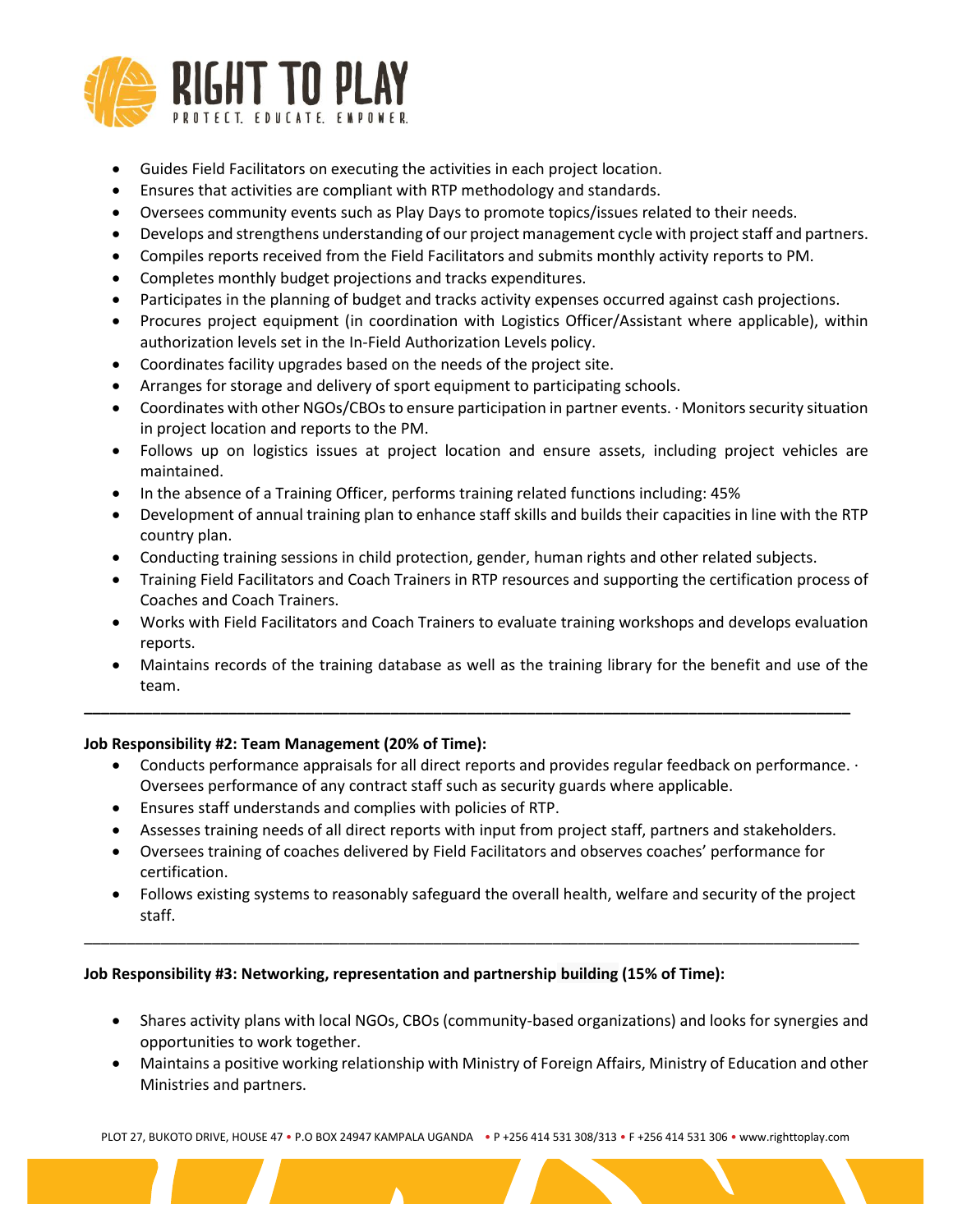

- Ensures implementation of Memorandum of Understanding (MoUs) and agreements with local representation of Government, UN Agencies and partner organizations.
- Facilitates collaboration and networking with other organizations, government and other relevant institutions to enhance RTP visibility and project activities. 15%
- Coordinates planning meetings with partners and represents RTP in various platforms. · Facilitates participation of Athlete Supporters in project activities and events.
- Conducts an assessment survey to determine the NGOs that RTP could partner with and initiates partnerships.
- Ensures partners are in compliance with RTP Code of Conduct and Child Safeguarding policy.

\_\_\_\_\_\_\_\_\_\_\_\_\_\_\_\_\_\_\_\_\_\_\_\_\_\_\_\_\_\_\_\_\_\_\_\_\_\_\_\_\_\_\_\_\_\_\_\_\_\_\_\_\_\_\_\_\_\_\_\_\_\_\_\_\_\_\_\_\_\_\_\_\_\_\_\_\_\_\_\_\_\_\_

#### **Job Responsibility #4: Monitoring and reporting (15% of Time)**

- Visits project locations to oversee activities, events and collects information to report on performance outcomes.
- Works with school directors and teachers to develop their understanding of RTP's monitoring and evaluation system as it relates to reporting on children and teachers actively involved in sport and play activities.
- Ensures accurate collection and timely submission of quantitative and quantitative monitoring information according to RTP monitoring tools.
- Submits regularly reports to PM/PO and occasionally external stakeholders including Ministries, partners and donors.
- Provides quarterly updates of lessons learned and best practices to project team, stakeholders and the PM.

\_\_\_\_\_\_\_\_\_\_\_\_\_\_\_\_\_\_\_\_\_\_\_\_\_\_\_\_\_\_\_\_\_\_\_\_\_\_\_\_\_\_\_\_\_\_\_\_\_\_\_\_\_\_\_\_\_\_\_\_\_\_\_\_\_\_\_\_\_\_\_\_\_\_\_\_\_\_\_\_\_\_\_

\_\_\_\_\_\_\_\_\_\_\_\_\_\_\_\_\_\_\_\_\_\_\_\_\_\_\_\_\_\_\_\_\_\_\_\_\_\_\_\_\_\_\_\_\_\_\_\_\_\_\_\_\_\_\_\_\_\_\_\_\_\_\_\_\_\_\_\_\_\_\_\_\_\_\_\_\_\_\_\_\_\_\_

#### **Job Responsibility #5: Other tasks as assigned (5% of Time)**

# MINIMUM QUALIFICATIONS (Must have):

# **EDUCATION/TRAINING/CERTIFICATION:**

• Bachelor's degree in business administration, management, social sciences or other related discipline. **EXPERIENCE:**

• 3 years' experience in project administration or community work including managing direct reports. **COMPETENCIES/PERSONAL ATTRIBUTES:**

- Excellent interpersonal and communication skills both written and verbal
- Self-starter with ability to work with minimal supervision
- Strong organizational and delegation skills
- Able to meet deadlines and prioritize tasks
- Strong development and team building skills

# **KNOWLEDGE/SKILLS:**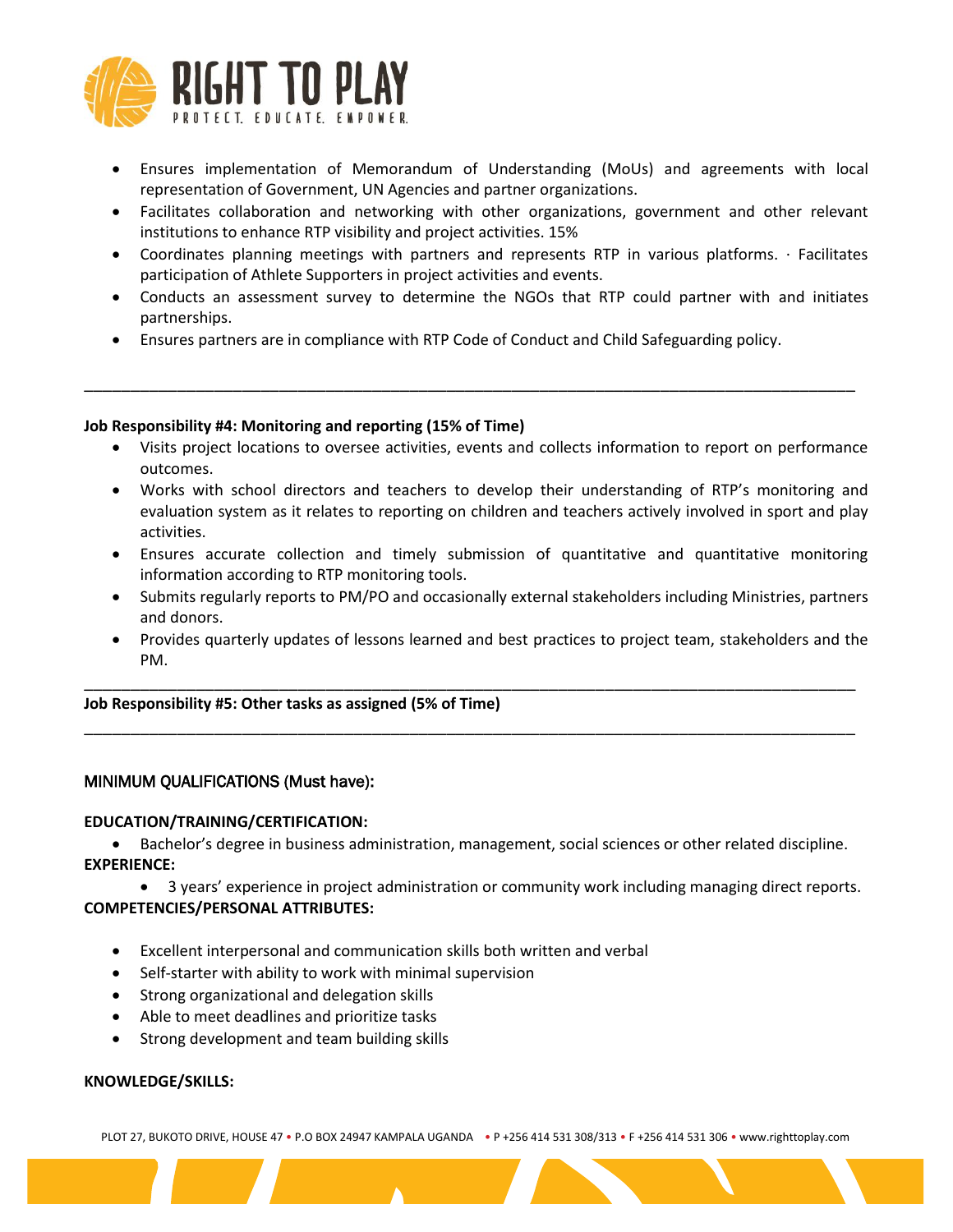

- Computer literacy in outlook, MS Word, PowerPoint, Excel and Internet
- Understand project management cycle
- Effective report writing and analytical skills

#### **LANGUAGES:**

- Fluency in spoken and written English and local language(s).
- The knowledge of the local language will be an added advantage

# **DESIRED QUALIFICATIONS (An Asset)**

- Knowledge in child and/or adult education
- Knowledge in Sport for Development
- Experience developing and managing budgets

#### **WHO YOU ARE:**

You are highly driven, results-oriented, collaborative and well-rounded leader with a passion for working with children and youth. You are an exceptional communicator with excellent networking skills.

# **WHAT YOU'LL GET:**

The opportunity to work with a passionate, innovative and collaborative team where you have the ability to make things happen. You will gain experience working for a globally recognized organization with a healthy culture premised on our Culture Code **(accept everyone, make things happen, display courage, demonstrate care and be playful)**. In addition, we offer a competitive salary and benefits package including personal learning and development days.

# **HOW TO APPLY:**

If you are interested in applying for this position, please apply **[here](https://righttoplay.hiringplatform.ca/54588-project-officer-mbarara-uganda/189710-application-form/en)** to upload your resume and cover letter in English.

While we thank all applicants for their interest, only those selected for interviews will be contacted. **Shortlisting of applications will begin immediately and interviews may be held before the closing date.**

Right To Play provides equal employment opportunities to employees regardless of their gender, race, religion, age, disability, sexual orientation or marital status. As such, we encourage groups who have been historically disadvantaged with respect to employment to apply for positions at Right To Play. We offer a family-friendly environment that allows for flexible work arrangements in order to support staff diversity and ensure a healthy work-life balance.

We are a child-centered organization. Our recruitment and selection procedures reflect our commitment to the safety and protection of children in our programs. **The successful candidate will be required to provide a satisfactory criminal check as a condition of employment**.